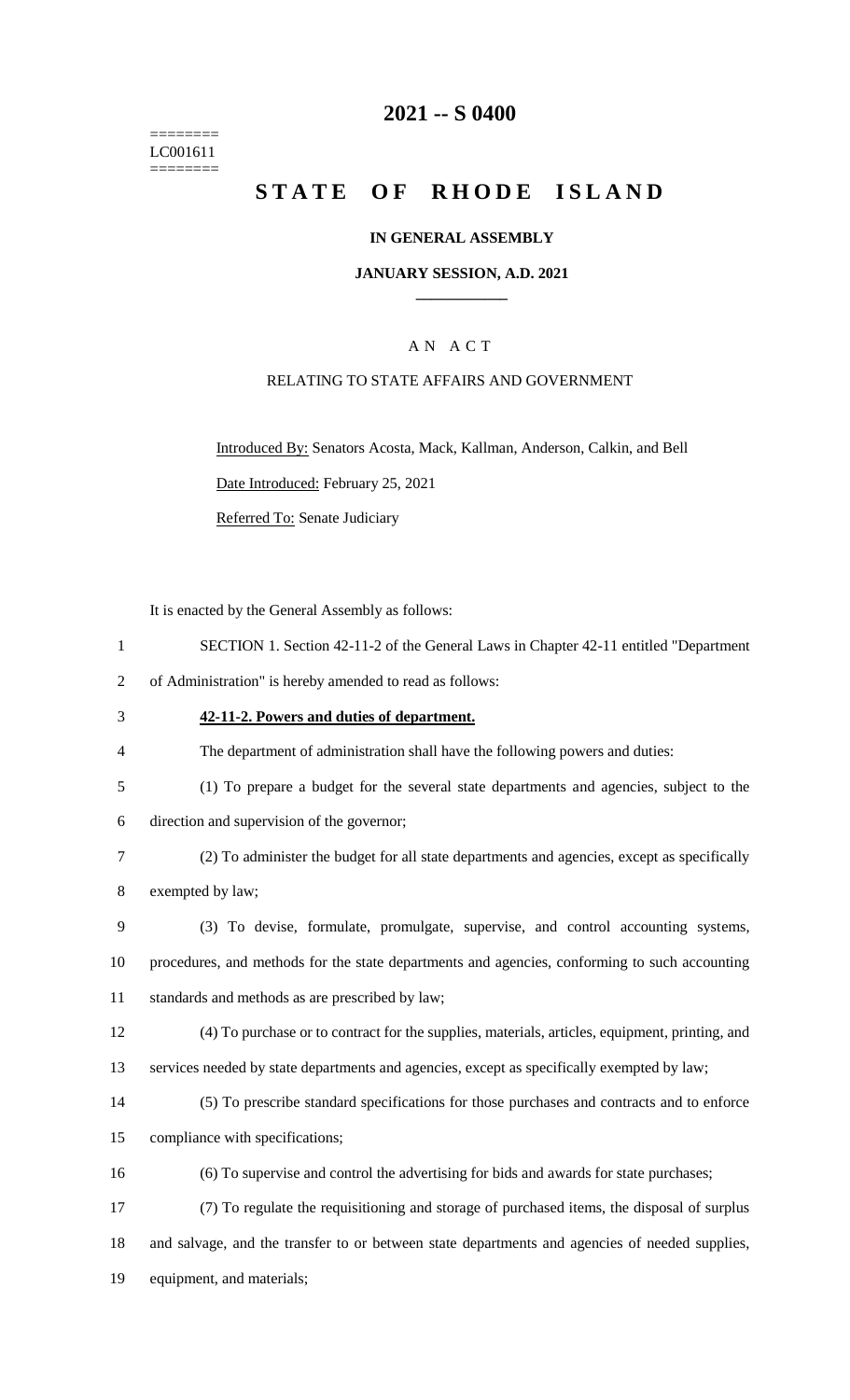- (8) To maintain, equip, and keep in repair the state house, state office building, and other premises owned or rented by the state for the use of any department or agency, excepting those buildings, the control of which is vested by law in some other agency;
- (9) To provide for the periodic inspection, appraisal or inventory of all state buildings and property, real and personal;
- (10) To require reports from state agencies on the buildings and property in their custody;
- (11) To issue regulations to govern the protection and custody of the property of the state;
- (12) To assign office and storage space and to rent and lease land and buildings for the use of the several state departments and agencies in the manner provided by law;
- (13) To control and supervise the acquisition, operation, maintenance, repair, and replacement of state-owned motor vehicles by state agencies;
- (14) To maintain and operate central duplicating and mailing service for the several state departments and agencies;
- (15) To furnish the several departments and agencies of the state with other essential office services;
- (16) To survey and examine the administration and operation of the state departments and agencies, submitting to the governor proposals to secure greater administrative efficiency and economy, to minimize the duplication of activities, and to effect a better organization and consolidation of functions among state agencies;
- (17) To operate a merit system of personnel administration and personnel management as defined in § 36-3-3 in connection with the conditions of employment in all state departments and agencies within the classified service;
- (18) To assign or reassign, with the approval of the governor, any functions, duties, or powers established by this chapter to any agency within the department;
- (19) To establish, maintain, and operate a data processing center or centers, approve the acquisition and use of electronic data processing services by state agencies, furnish staff assistance in methods, systems and programming work to other state agencies, and arrange for and effect the centralization and consolidation of punch card and electronic data processing equipment and services in order to obtain maximum utilization and efficiency;
- (20) To devise, formulate, promulgate, supervise, and control a comprehensive and coordinated statewide information system designed to improve the data base used in the management of public resources, to consult and advise with other state departments and agencies and municipalities to assure appropriate and full participation in this system, and to encourage the participation of the various municipalities of this state in this system by providing technical or other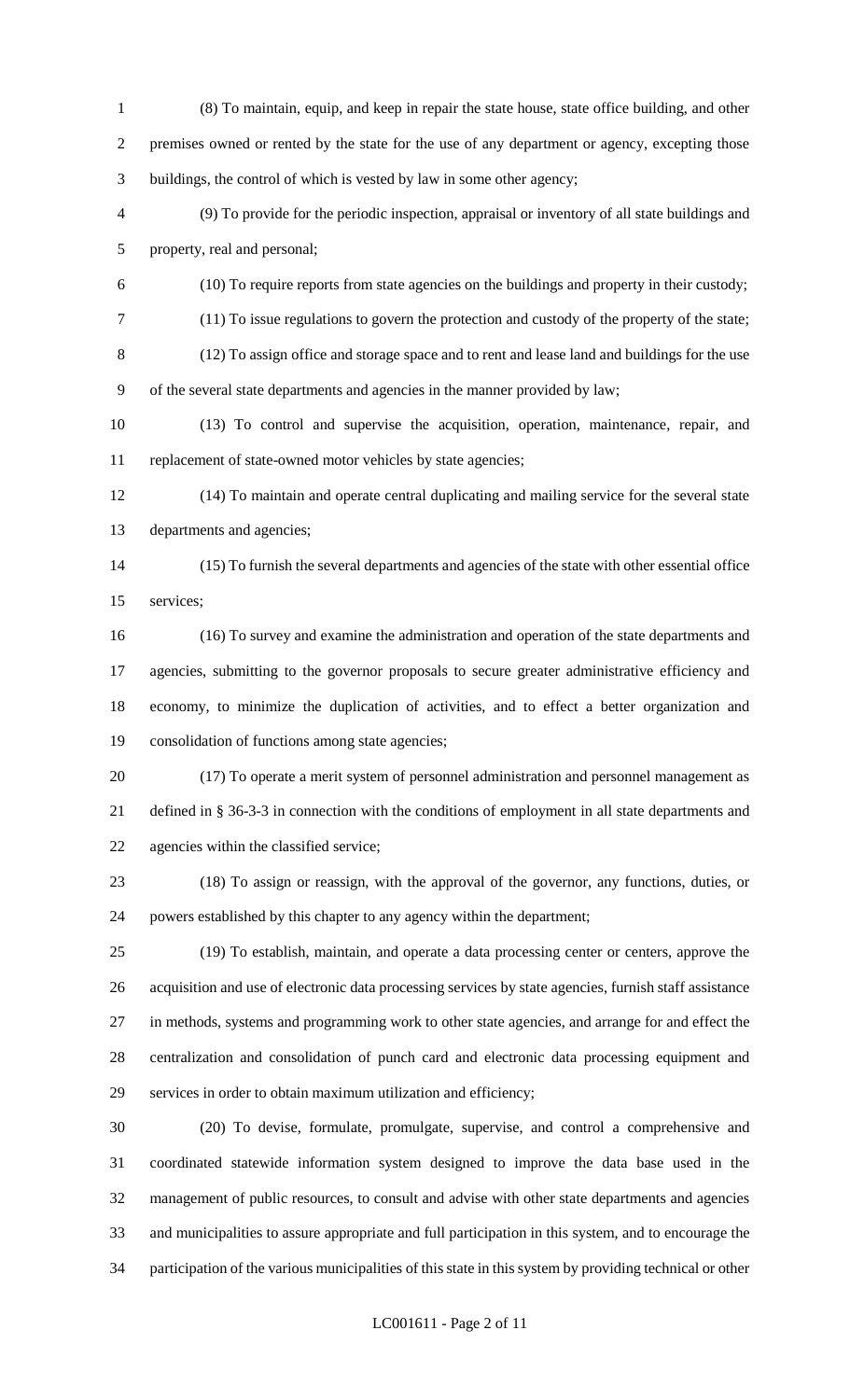appropriate assistance toward establishing, within those municipalities, compatible information 2 systems in order to obtain the maximum effectiveness in the management of public resources; (i) The comprehensive and coordinated statewide information system may include a Rhode Island geographic information system of land-related economic, physical, cultural and natural resources. (ii) In order to ensure the continuity of the maintenance and functions of the geographic information system, the general assembly may annually appropriate such sum as it may deem necessary to the department of administration for its support. (21) To administer a statewide planning program including planning assistance to the state departments and agencies; (22) To administer a statewide program of photography and photographic services; (23) To negotiate with public or private educational institutions in the state, in cooperation with the department of health, for state support of medical education; (24) To promote the expansion of markets for recovered material and to maximize their return to productive economic use through the purchase of materials and supplies with recycled content by the state of Rhode Island to the fullest extent practically feasible; (25) To approve costs as provided in § 23-19-32; and (26) To provide all necessary civil service tests for child protective investigators and social workers at least twice each year and to maintain an adequate hiring list for these positions at all times. (27)(a) To prepare a report every three (3) months by all current property leases or rentals by any state or quasi-state agency to include the following information: 23 (i) Name of lessor; (ii) Description of the lease (purpose, physical characteristics, and location); (iii) Cost of the lease; (iv) Amount paid to date; (v) Date initiated; 28 (vi) Date covered by the lease. (b) To prepare a report by October 31, 2014, of all current property owned by the state or leased by any state agency or quasi-state agency to include the following information: (i) Total square feet for each building or leased space; (ii) Total square feet for each building and space utilized as office space currently; (iii) Location of each building or leased space;

(iv) Ratio and listing of buildings owned by the state versus leased;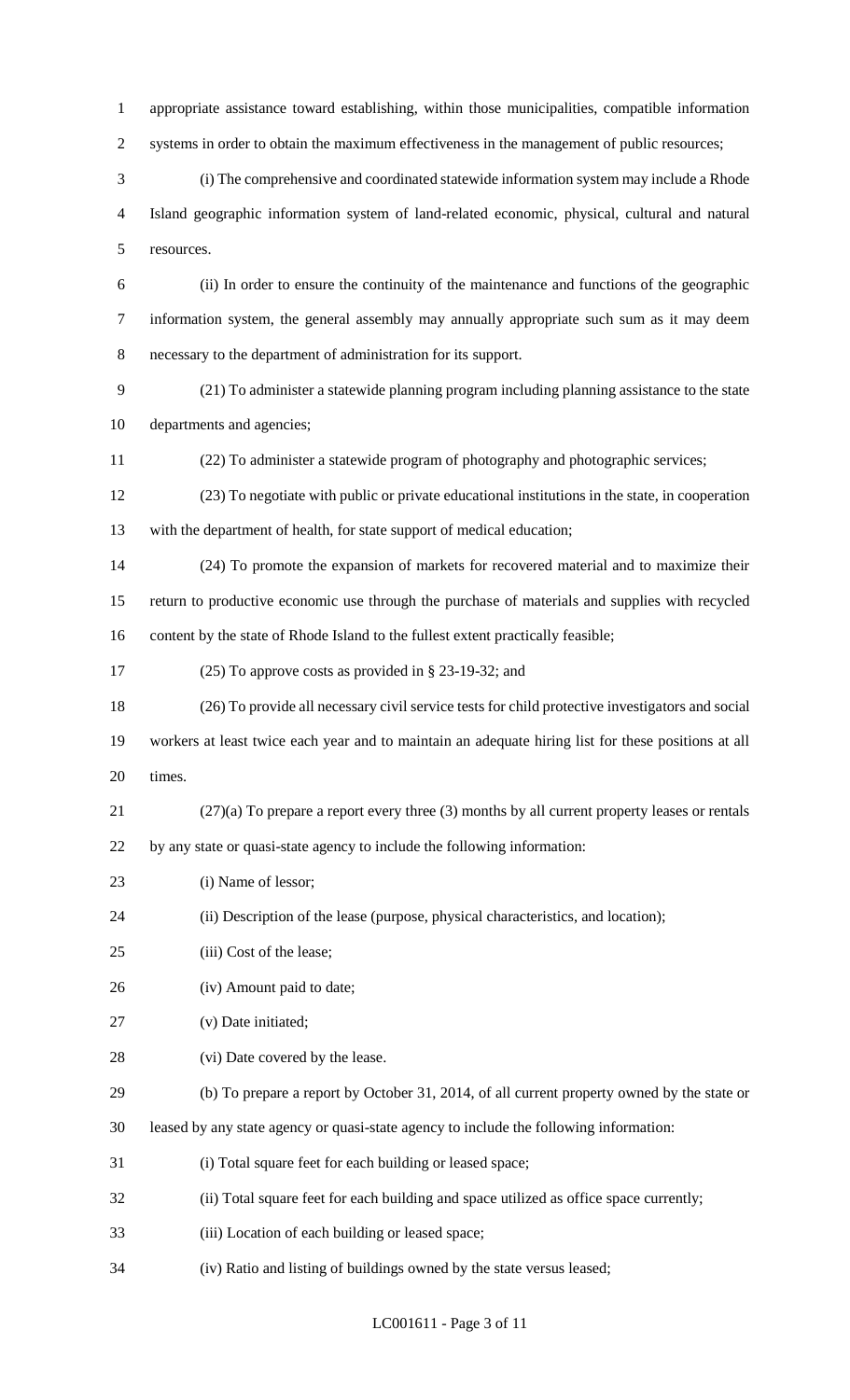(v) Total occupancy costs which shall include capital expenses, provided a proxy should be provided to compare properties that are owned versus leased by showing capital expenses on owned properties as a per square foot cost at industry depreciation rates; (vi) Expiration dates of leases; (vii) Number of workstations per building or leased space; (viii) Total square feet divided by number of workstations; (ix) Total number of vacant workstations; (x) Percentage of vacant workstations versus total workstations available; (xi) Date when an action is required by the state to renew or terminate a lease; (xii) Strategic plan for leases commencing or expiring by June 30, 2016; (xiii) Map of all state buildings which provides: cost per square foot to maintain, total number of square feet, total operating cost, date each lease expires, number of persons per building and total number of vacant seats per building; and (xiv) Industry benchmark report which shall include total operating cost by full-time equivalent employee, total operating cost by square foot and total square feet divided by full-time equivalent employee. (28) To provide by December 31, 1995, the availability of automatic direct deposit to any recipient of a state benefit payment, provided that the agency responsible for making that payment 19 generates one thousand (1,000) or more such payments each month. (29) To encourage municipalities, school districts, and quasi-public agencies to achieve cost savings in health insurance, purchasing, or energy usage by participating in state contracts, or by entering into collaborative agreements with other municipalities, districts, or agencies. To assist in determining whether the benefit levels including employee cost sharing and unit costs of such benefits and costs are excessive relative to other municipalities, districts, or quasi-public agencies as compared with state benefit levels and costs. (30) To administer a health benefit exchange in accordance with chapter 157 of title 42. (31) No state agency shall enter into any contracts with the U.S. Immigration and Customs Enforcement (ICE). SECTION 2. Section 45-2-4 of the General Laws in Chapter 45-2 entitled "General Powers" is hereby amended to read as follows: **45-2-4. Power to own property and make contracts.** Cities and towns may take, purchase, and hold real and personal property, and alienate and convey the property; and may also take, hold, and manage the property in trust for any charitable, other than religious, uses, and may make all contracts, including lease or lease-purchase agreements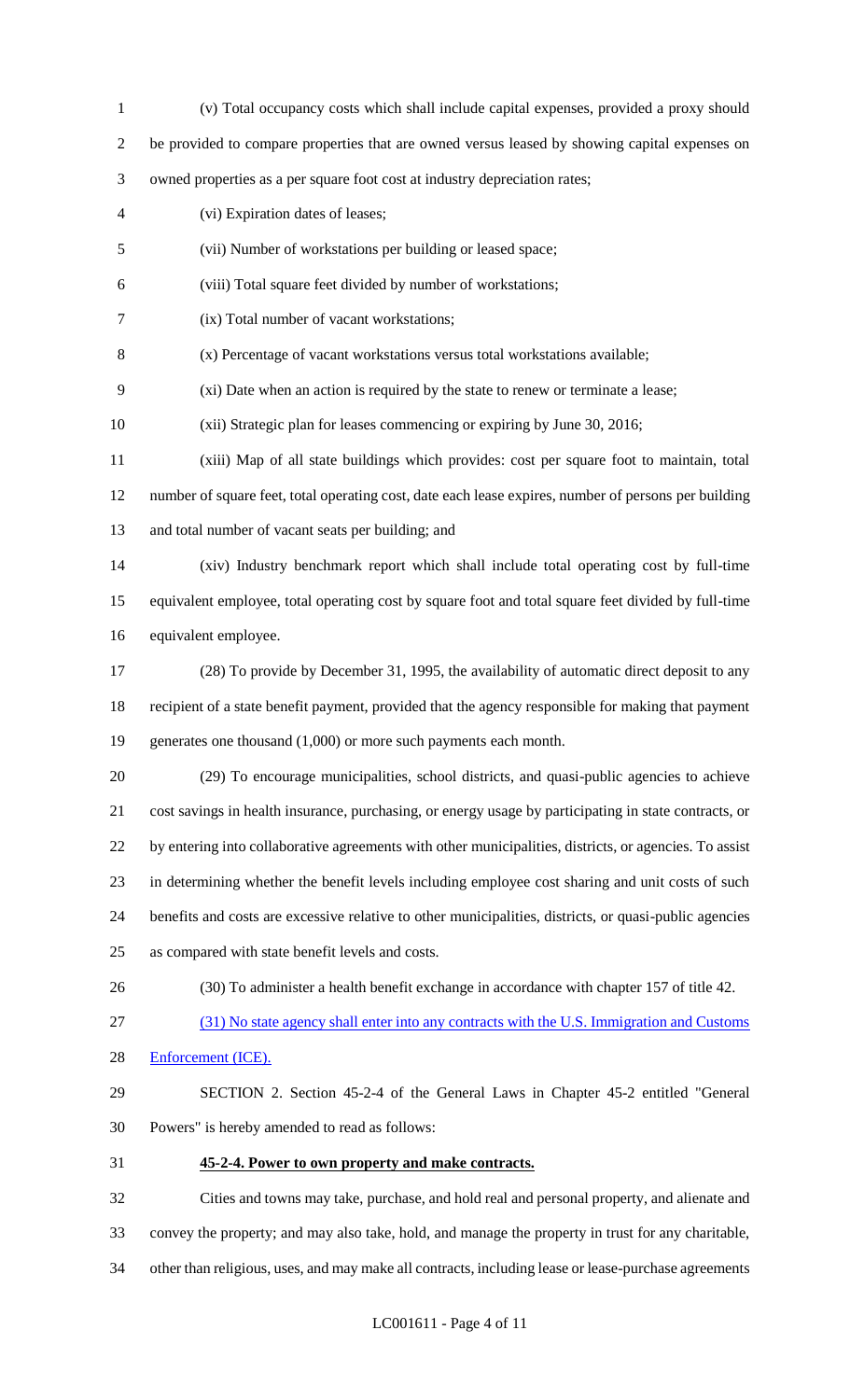of real and personal property, necessary and convenient for the transaction of the business of the 2 city or town except that no contracts shall be entered into with U.S. Immigration and Customs Enforcement (ICE). SECTION 3. Section 42-56-10 of the General Laws in Chapter 42-56 entitled "Corrections Department" is hereby amended to read as follows: **42-56-10. Powers of the director.** In addition to exercising the powers and performing the duties, which are otherwise given to him or her by law, the director of the department of corrections shall: (1) Designate, establish, maintain, and administer those state correctional facilities that he or she deems necessary, and may discontinue the use of those state correctional facilities that he or 11 she deems appropriate for that action; (2) Maintain security, safety, and order at all state correctional facilities, utilize the resources of the department to prevent escapes from any state correctional facility, take all necessary precautions to prevent the occurrence or spread of any disorder, riot, or insurrection of any state correctional facility, including, but not limited to, the development, planning, and coordination of emergency riot procedures, and take suitable measures for the restoration of order; (3) Establish and enforce standards for all state correctional facilities; (4) Supervise and/or approve the administration by the assistant directors of the department; (5) Manage, direct, and supervise the operations of the department; (6) Direct employees in the performance of their official duties; (7) Hire, promote, transfer, assign, and retain employees and suspend, demote, discharge, or take other necessary disciplinary action; (8) Maintain the efficiency of the operations of the department; (9) Determine the methods, means, and personnel by which those operations of the department are to be conducted; (10) Relieve employees from duties because of lack of work or for other legitimate reasons; (11) Establish, maintain, and administer programs, including, but not limited to, education, training, and employment, of persons committed to the custody of the department, designed as far as practicable to prepare and assist each person to assume the responsibilities and exercise the rights of a citizen of this state; (12) Establish a system of classification of persons committed to the custody of the department for the purpose of developing programs for each person in order to effectively develop

an individualized program for each sentenced inmate that will address each offender's individual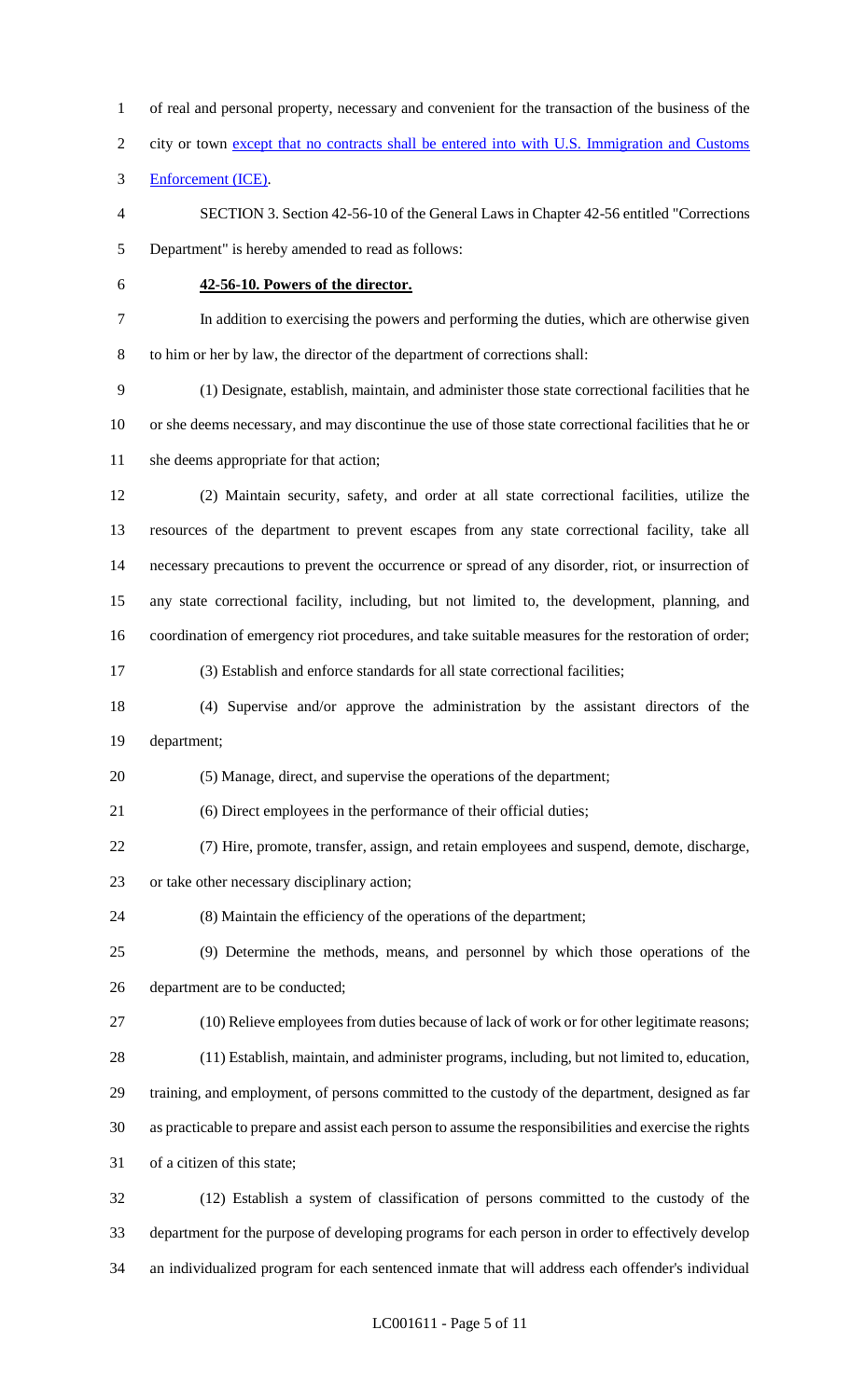treatment and rehabilitative needs, the department of corrections is authorized to receive, with the express consent of the inmate, and upon request to the department of children, youth and families, the offender's juvenile arrest and/or adjudication records. Information related to the juvenile's family members and other third parties, excluding law enforcement personnel, shall be redacted from the records provided prior to their release to the department. The records will be disclosed to only those department personnel directly responsible for, and only for the purpose of, developing the individualized program for the offender;

 (13) Determine at the time of commitment, and from time to time thereafter, the custody requirements and program needs of each person committed to the custody of the department and assign or transfer those persons to appropriate facilities and programs;

 (14) Establish training programs for employees of the department, including the use of an application system for the department's correctional officer training academy that leverages other law enforcement entity recruiting and the establishment of any fee associated with such system, provided that a state application process compliant with § 28-6.3-1 also be provided;

(15) Investigate grievances and inquire into alleged misconduct within the department;

(16) Maintain adequate records of persons committed to the custody of the department;

 (17) Establish and maintain programs of research, statistics, and planning, and conduct studies relating to correctional programs and responsibilities of the department;

 (18) Utilize, as far as practicable, the services and resources of specialized community agencies and other local community groups in the development of programs, recruitment of volunteers, and dissemination of information regarding the work and needs of the department;

 (19) Make and enter into any contracts and agreements necessary or incidental to the performance of the duties and execution of the powers of the department, including, but not limited to, contracts to render services to committed offenders, and to provide for training or education for correctional officers and staff, except that no contracts shall be entered into with a private, for-

26 profit, prison facility or with the United States Immigration and Customs Enforcement (ICE);

 (20) Seek to develop civic interest in the work of the department and educate the public to 28 the needs and goals of the corrections process;

 (21) Expend annually in the exercise of his or her powers, performance of his or her duties, and for the necessary operations of the department those sums that may be appropriated by the general assembly;

 (22) Make and promulgate necessary rules and regulations incident to the exercise of his or her powers and the performance of his or her duties, including, but not limited to, rules and regulations regarding nutrition, sanitation, safety, discipline, recreation, religious services,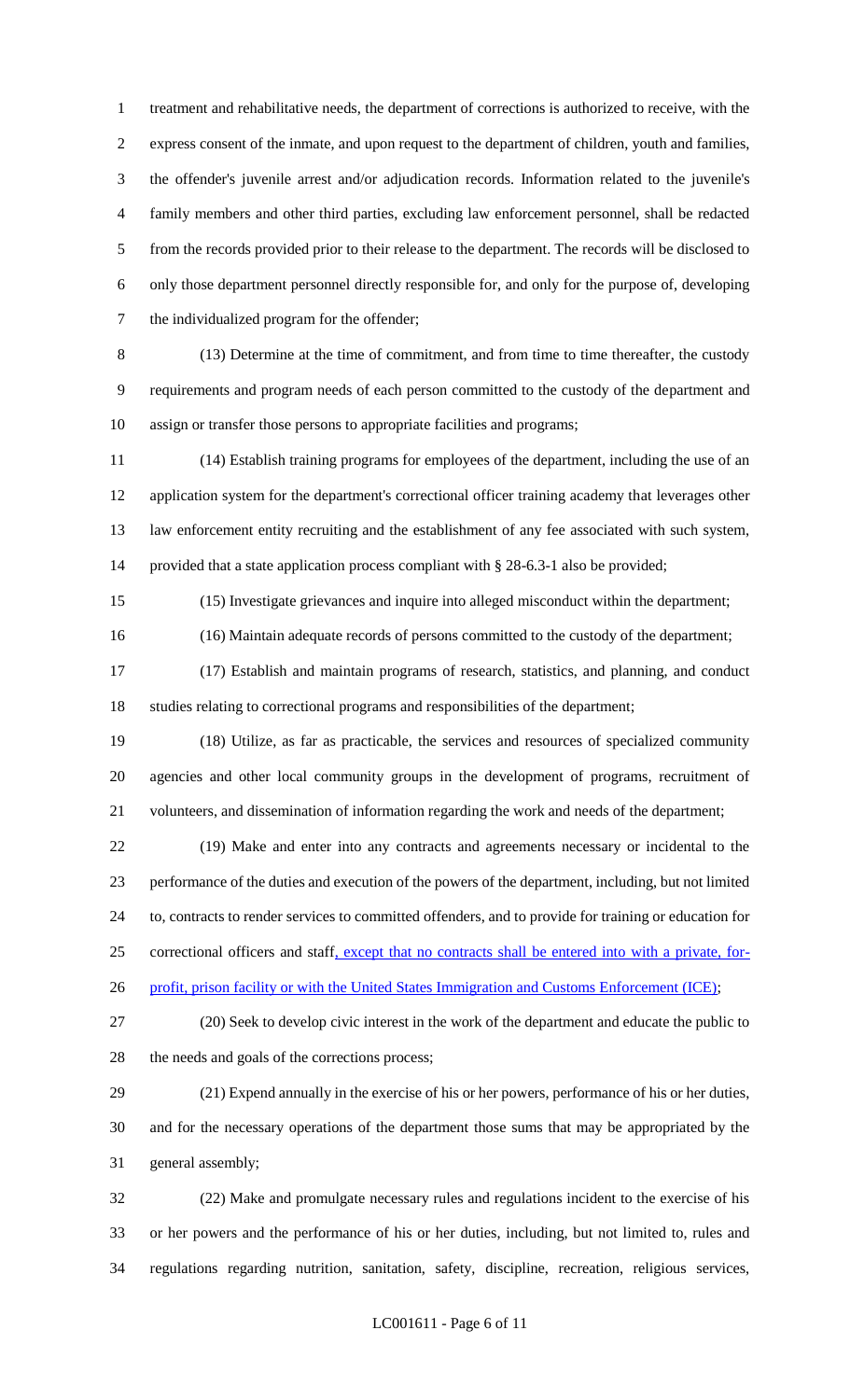communication, and visiting privileges, classification, education, training, employment, care, and

custody for all persons committed to correctional facilities;

(23) Make and promulgate regulations to provide:

 (a) Written notice to licensed nursing facilities, licensed assisted-living residences, and housing for the elderly whenever a person seeking to reside in one of these facilities or residences is being released on parole for any of the following offenses: murder, voluntary manslaughter, involuntary manslaughter, first-degree sexual assault, second-degree sexual assault, third-degree sexual assault, assault on persons sixty (60) years of age or older, assault with intent to commit specified felonies (murder, robbery, rape, or burglary), felony assault, patient abuse, neglect or mistreatment of patients, burglary, first degree arson, felony larceny, or robbery;

 (b) A risk assessment process to identify and recommend safety or security measures necessary for the protection of other residents or clients, including whether the parolee should be prohibited from residing in any such facility or residence or segregated from other residents or clients to protect the security and safety of other residents;

 (c) The written notice to licensed nursing facilities, assisted living residences, or housing for the elderly shall include charge information and disposition about the offense for which the resident or client has been paroled, contact information for the resident's or client's parole supervisor, a copy of the risk assessment and recommendations, if any, regarding safety and security measures. A copy of the written notice shall be provided to the parolee; and

 (d) A process for notifying the appropriate state regulatory agency and the state long-term care ombudsman whenever notice as required in subsection (23)(a) of this section has been given; (24) Notwithstanding the enumeration of the powers of the director as set forth in this section, and notwithstanding any other provision of the general laws, the validity and enforceability of the provisions of a collective bargaining agreement shall not be contested, affected, or diminished, nor shall any arbitration award be vacated, remanded or set aside on the basis of an alleged conflict with this section or with any other provision of the general laws.

 SECTION 4. Section 45-2-4 of the General Laws in Chapter 45-2 entitled "General Powers" is hereby amended to read as follows:

### **45-2-4. Power to own property and make contracts.**

 Cities and towns may take, purchase, and hold real and personal property, and alienate and convey the property; and may also take, hold, and manage the property in trust for any charitable, other than religious, uses, and may make all contracts, including lease or lease-purchase agreements of real and personal property, necessary and convenient for the transaction of the business of the 34 city or town, except that no contracts shall be entered into with the U.S. Immigration and Customs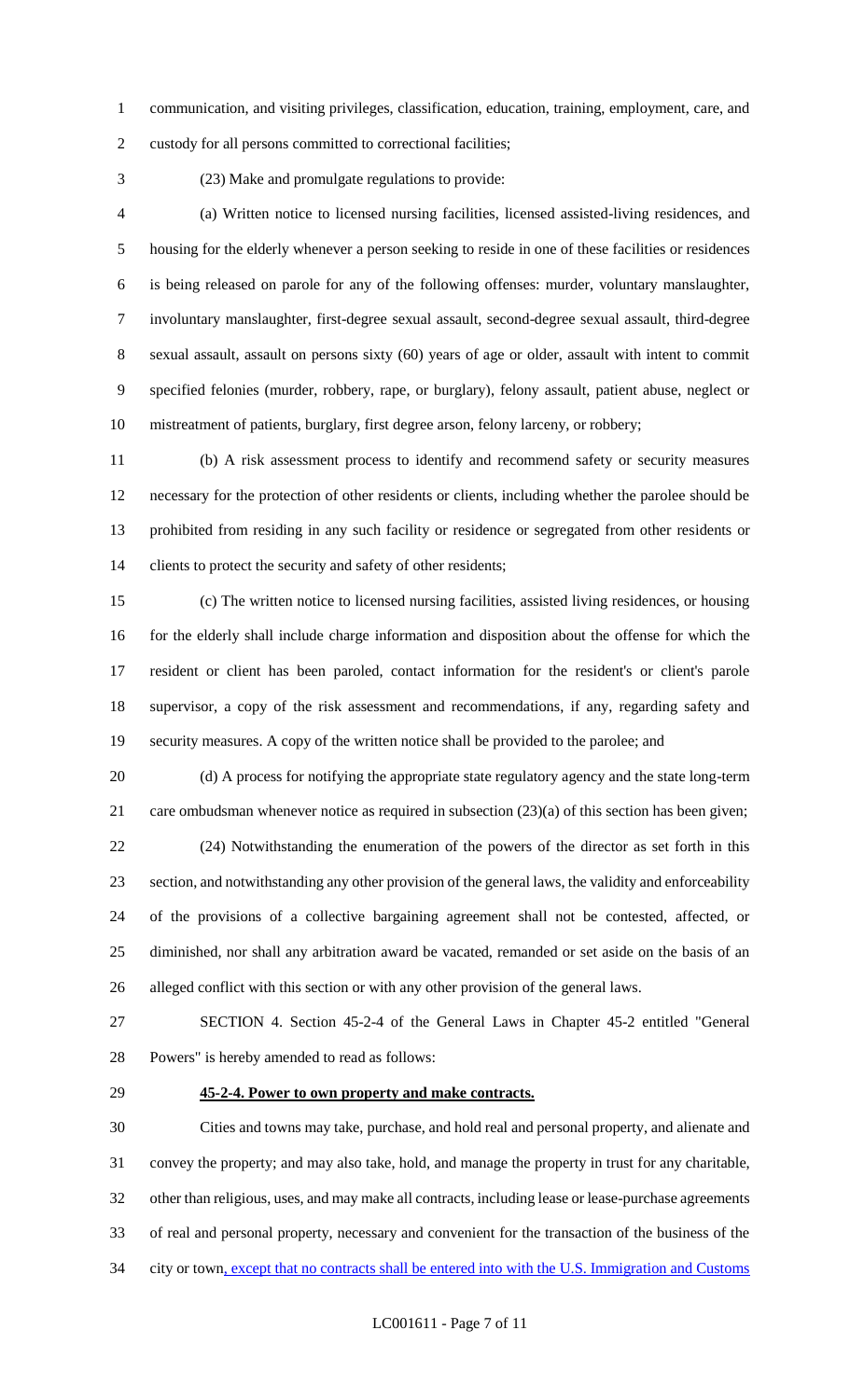#### Enforcement (ICE).

 SECTION 5. Section 45-54-6 of the General Laws in Chapter 45-54 entitled "Municipal Detention Facility Corporations" is hereby amended to read as follows: **45-54-6. Powers.** Except to the extent inconsistent with any specific provision of this chapter, the corporation has the power: (1) To sue and be sued, complain, and defend in its corporate name; (2) To have a seal, which may be altered at pleasure, and to use the seal by causing it or a facsimile to be impressed, affixed, or in any other manner reproduced. The seal shall be clearly distinguishable from the seal of any city or town; (3) To maintain an office at a place or places that it may designate within the boundaries of the city or town whose council established the corporation; (4) To determine the location and character of any project to be financed under the provisions of this chapter, not inconsistent with local zoning ordinances; (5) To purchase, hold, and use any property, real, personal, or mixed, tangible or intangible, or any interest in it, necessary or desirable for carrying out the purposes for the corporation, and to mortgage, lease, or sell any of that property; (6) To acquire, whether by purchase, lease, gift, exchange, or otherwise, and to construct, reconstruct, improve, erect, maintain, operate, manage, equip, and furnish, one or more projects, including all real, personal, or mixed properties which it may deem necessary in connection with that, and regardless of whether or not the project or projects shall then be in existence or shall then be partially or wholly constructed; (7) To lease, as lessor, to any person, firm, partnership, or corporation, either public or private, any or all of its projects, and to charge and collect rent for them, and to terminate any lease upon the failure of the lessee to comply with any of the obligations of the lease; (8) To lease, as lessee, any property, real, personal or mixed, or any interest in property; (9) To sell, exchange, mortgage, donate, and convey any or all of its properties whenever it finds an action to be in furtherance of the purposes for which the corporation was established; (10) To grant options to purchase any of its projects on whatever terms it may deem advisable, and to grant options to renew any leases entered into by it in connection with any of its projects on any terms it may deem advisable; (11) To issue bonds of the corporation for the purpose of carrying out any of its purposes,

payable solely from the revenues pledged by the bonds for their payment, and to refund its bonds,

all as provided in this chapter;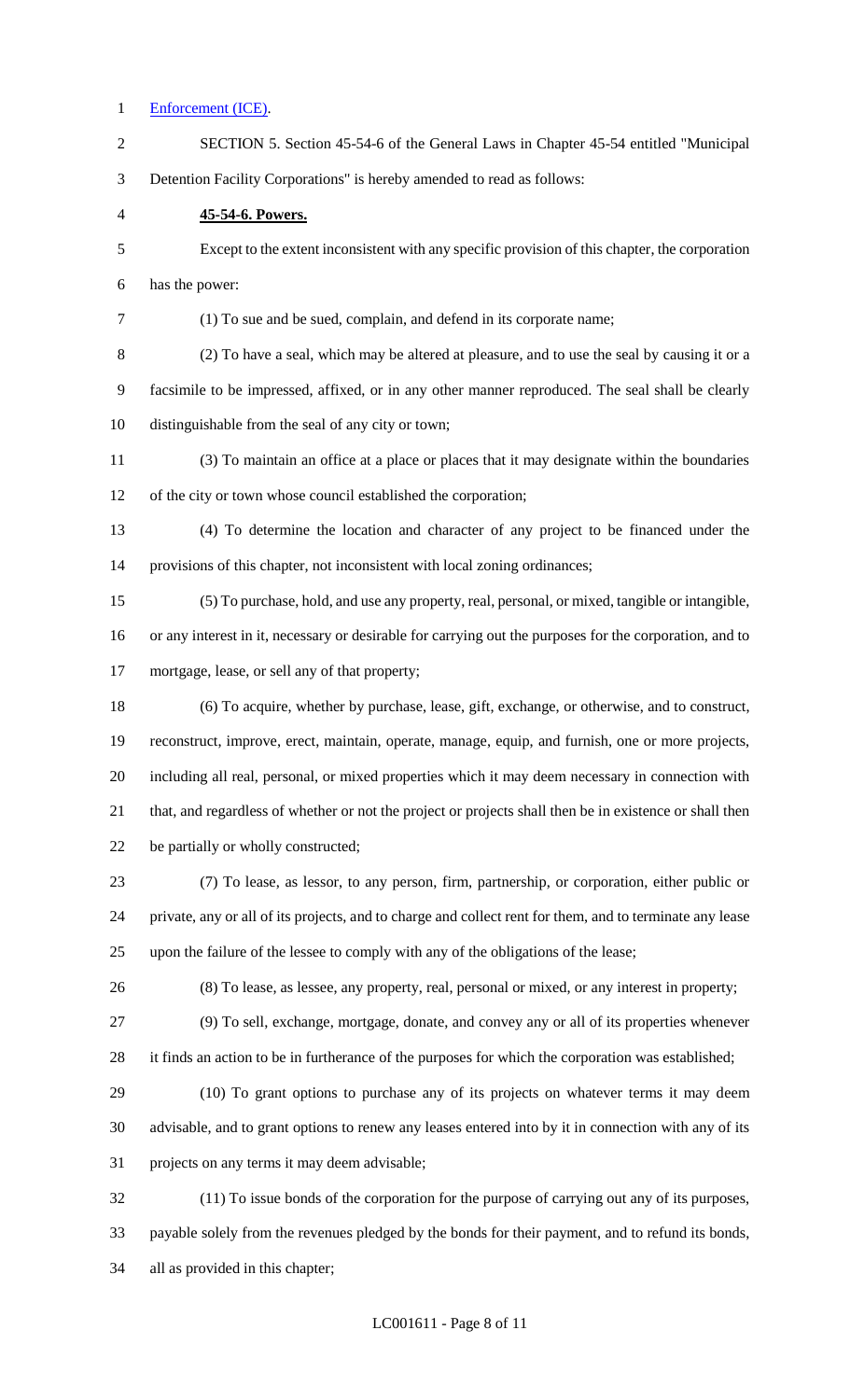(12) As security for the payment of the principal and interest on any bonds so issued and any agreements made in connection with that, to mortgage and pledge any or all of its projects, or any part or parts of them, whether then owned or thereafter acquired, to pledge their revenues and receipts or from an interest of the bonds, and to assign or pledge the income received by virtue of the lease or leases;

 (13) To borrow money in anticipation of the issuance of bonds for any of its purposes, and to issue notes, certificates, or other evidences of the borrowing, upon terms as may be authorized by resolution of the corporation;

 (14) To make and enter into all contracts, leases, and other agreements necessary or incidental to the performance of its duties and the execution of its powers under this chapter; provided, that those contracts, leases, and other agreements with the federal government or other federal agency are governed by federal procurement procedures, and other contracts, leases, or 13 other agreements are governed by the procurement requirements of the municipality, if any; and 14 provided further, that no contract shall be entered into with a private, for-profit, prison facility or 15 with the United States Immigration and Customs Enforcement (ICE).

 (15) Without limitation of the preceding, to borrow money from, to receive and accept grants for or in aid of construction or acquisition of projects authorized under this chapter from, and to enter into contracts, leases, or other transactions with, the federal government or any federal agency; and to receive and accept from the state or any municipality, and from any other source, aid or contributions of money, property, labor, or other things of value; to be held, used, and applied only for the purposes for which the grants and contributions may be made;

 (16) To combine for financing purposes any two (2) or more projects authorized to be acquired or constructed under the provisions of this chapter;

 (17) To employ, in its discretion, attorneys, accountants, architectural and engineering consultants, and other officers, employees, or agents as may be necessary in its judgment, and to fix their compensation;

 (18) To acquire in the name of the corporation by purchase or otherwise, on terms and conditions and in the manner that it may deem proper, or by the exercise of the rights of condemnation in the manner provided in § 45-54-9, public or private lands, or parts of them or rights in them, rights-of-way, property, rights, easements, and interests as it may deem necessary for carrying out the provisions of this chapter; provided, that all public property damaged in carrying out the powers granted by this chapter is restored or repaired and placed in its original condition as nearly as practicable;

(19) To do all other acts and to do any and all things necessary or convenient to carry out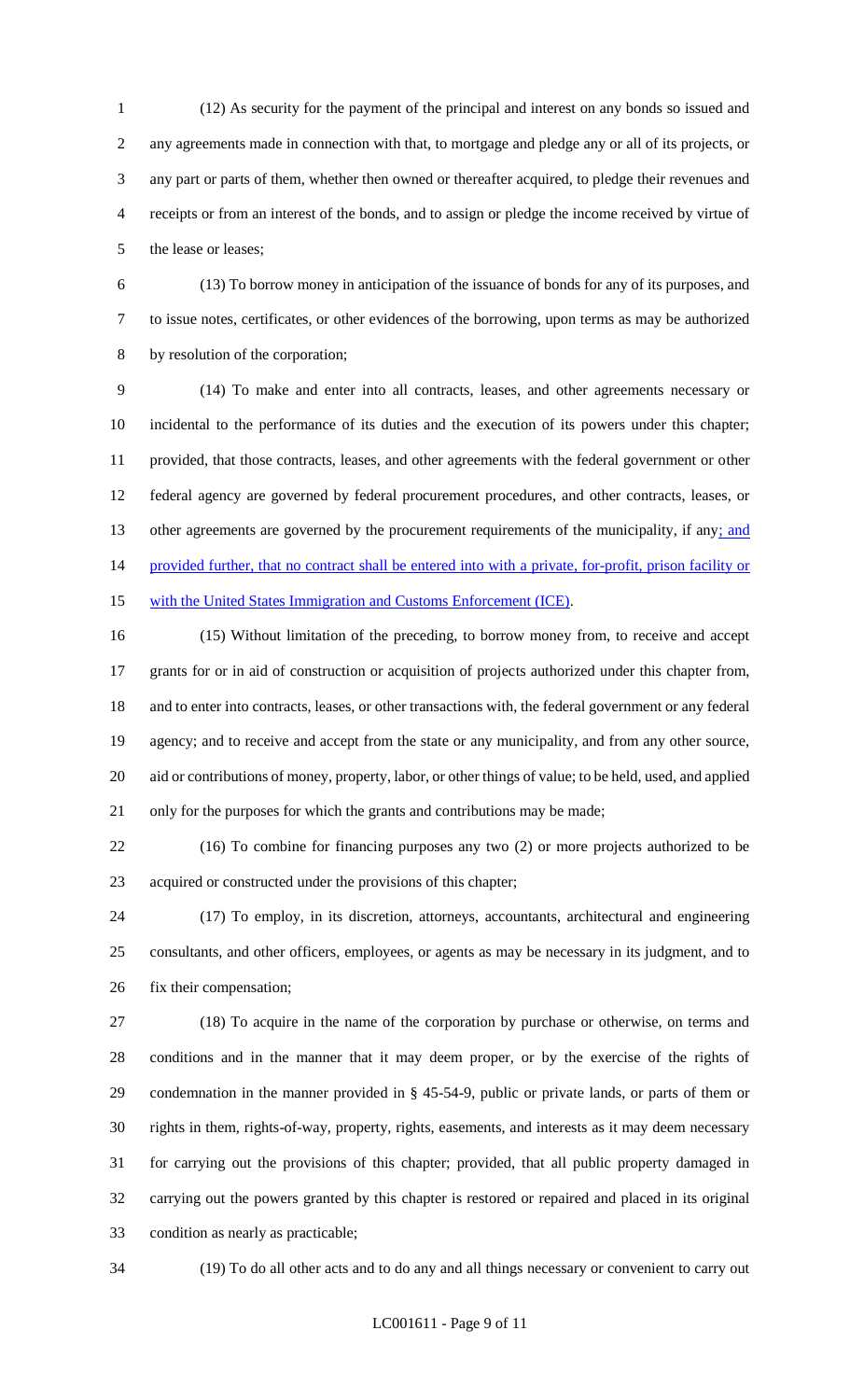its purposes and exercise the powers given and granted in this chapter;

 (20) To provide for the care, custody, control and transportation of all detainees or inmates committed to detention or incarceration at any project and to take all necessary steps to maintain security, safety and order, to prevent escapes from any project, to take all necessary precautions to prevent the occurrence or spread of any disorder, riot, or insurrection of any project, including, but not limited to, the development, planning and coordination of emergency riot procedures, and take suitable measures for the restoration of order;

(21) To establish and enforce standards for each project;

 (22) To establish and fund training and education programs for employees, under the direction of the warden, the curriculum for which to be approved annually by the police officers' commission on standards and training, and to hire, promote, transfer, assign, and retain employees for the operation of each project and suspend, demote, discharge, or take other necessary disciplinary action with regard to such employees;

 (23) To determine the methods, means, and personnel by which the operation of each project is to be conducted;

(24) To relieve employees of duty because of lack of work or for other legitimate reasons;

 (25) To investigate grievances of its employees and to inquire into alleged misconduct by employees;

 (26) To make and promulgate necessary rules and regulations incident to the corporation's exercise of its powers and the performance of the corporation's duties, including, but not limited to, rules and regulations regarding nutrition, sanitation, safety, discipline, recreation, religious services, communication and visiting privileges, classification, education, training, employment, care, and custody for all persons detained at any project; and

 (27) To delegate any or all of the above referenced powers to its duly designated agents, servants, consultants or employees at its discretion, who being so designated may exercise said power(s) on behalf of the corporation.

SECTION 6. This act shall take effect upon passage.

#### ======== LC001611 ========